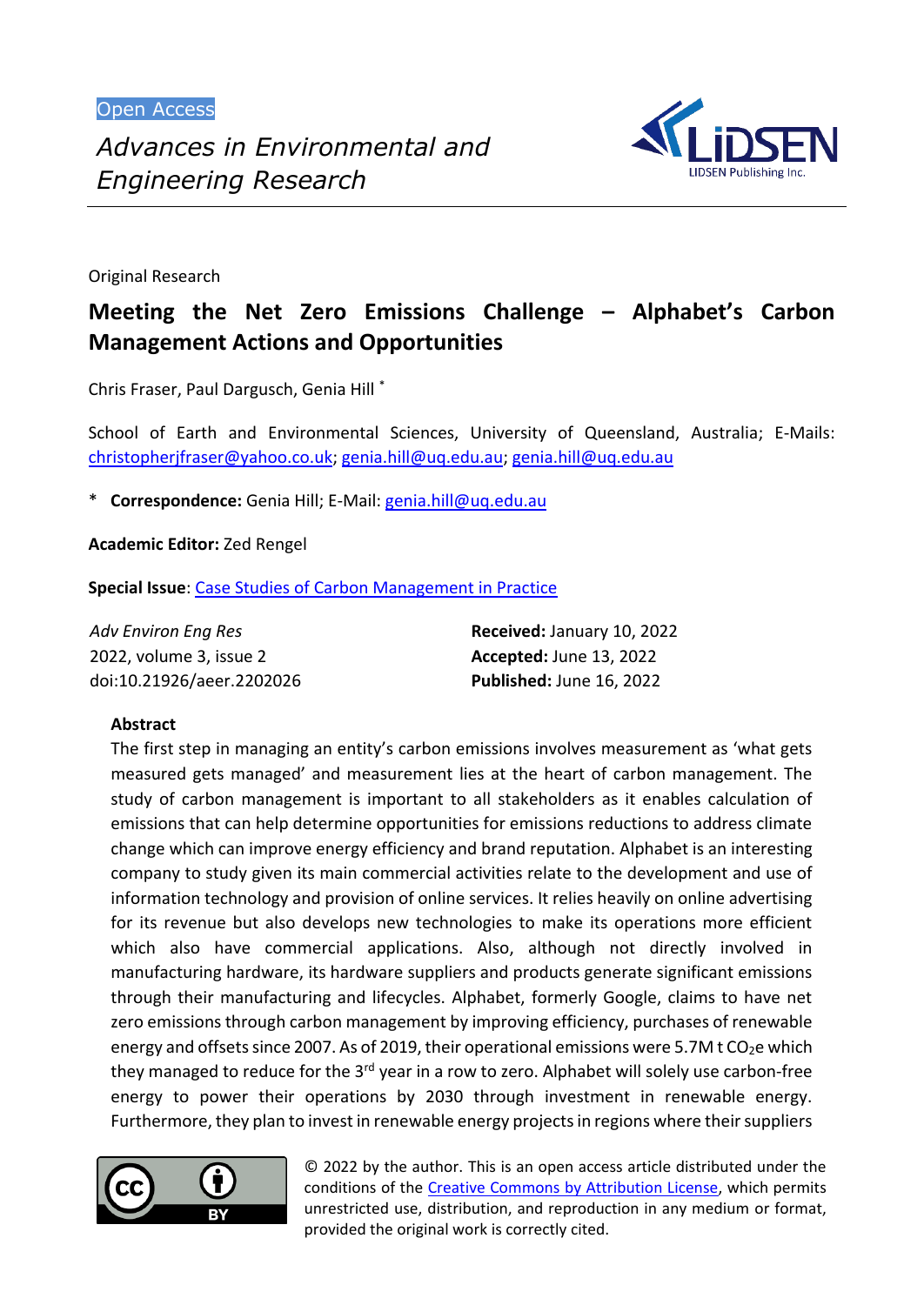operate. Carbon management and addressing climate change is a challenge to Alphabet but it also provides it with opportunities through commercialisation and expansion of their technologies. This paper contributes to the field by reviewing how Alphabet estimate and reduce their reportable emissions and, in the process, create commercial opportunities for their technologies. The paper also highlights how a limited range of emissions are reported by Alphabet.

#### **Keywords**

Alphabet; net-zero; performance; google; carbon; emissions

#### **1. Introduction**

The management of carbon and the push to net zero carbon emissions is important to all and driven by companies for business and ethical reasons. Carbon Management aims to enable action to manage companies carbon footprints [1] to address climate change and to achieve emissions cuts in line with the 1.5°C pathway [2].

Carbon management involves companies developing an understanding, or baseline, of their activities and how they generate Green House Gas (GHG) emissions and to minimise ongoing emissions in a financially and environmentally sustainable way [1]. Understanding how and where emissions are generated is important and can drive savings in a business with a view to reducing inefficient or wasteful activities in the company and its supply chain [1, 3, 4]. By employing carbon management and understanding sources of emissions it can help companies manage organisational risks in terms of potential policy and regulatory changes [1, 5, 6] such as carbon taxes.

Companies that exhibit leadership on climate change through carbon management, can maintain and improve their brand reputation with customers and employees whilst taking action to limit climate related risk or liability [1, 5, 7, 8]. Further a company's perceived environmental performance may, it has been found, be improved through the application of such voluntary management measures [8] and that pressure from out with companies may be an important driver in disclosing emissions [9] requiring the application of carbon management. An organisation's GHG emissions and carbon management are under scrutiny by shareholders and insurers [7] and it can also be important to financial investors that investees are in line with their sustainability policies. Standard Chartered, for example, through their sustainability policy, are gradually withdrawing financial services to clients who rely on earnings from thermal coal and by 2030 aim to only provide services to clients whose thermal coal incomes are less than 5% [10]. Their policy notes that '... now, more than ever, we need to act to reduce our impact on the environment and meet the goals of the Paris Agreement on Climate Change.' [10]. Companies with effective carbon management have been found to be more likely to disclose their emissions data [8] and to subsequently benefit in terms of environmental legitimacy and perception.

Alphabet is an interesting company to study as its main areas of business and income involve online activities and the use of Information Technology (IT) rather than traditional industries. Its sources of operational emissions are generated from the development and operation of online Information Technology services, although their hardware suppliers also generate significant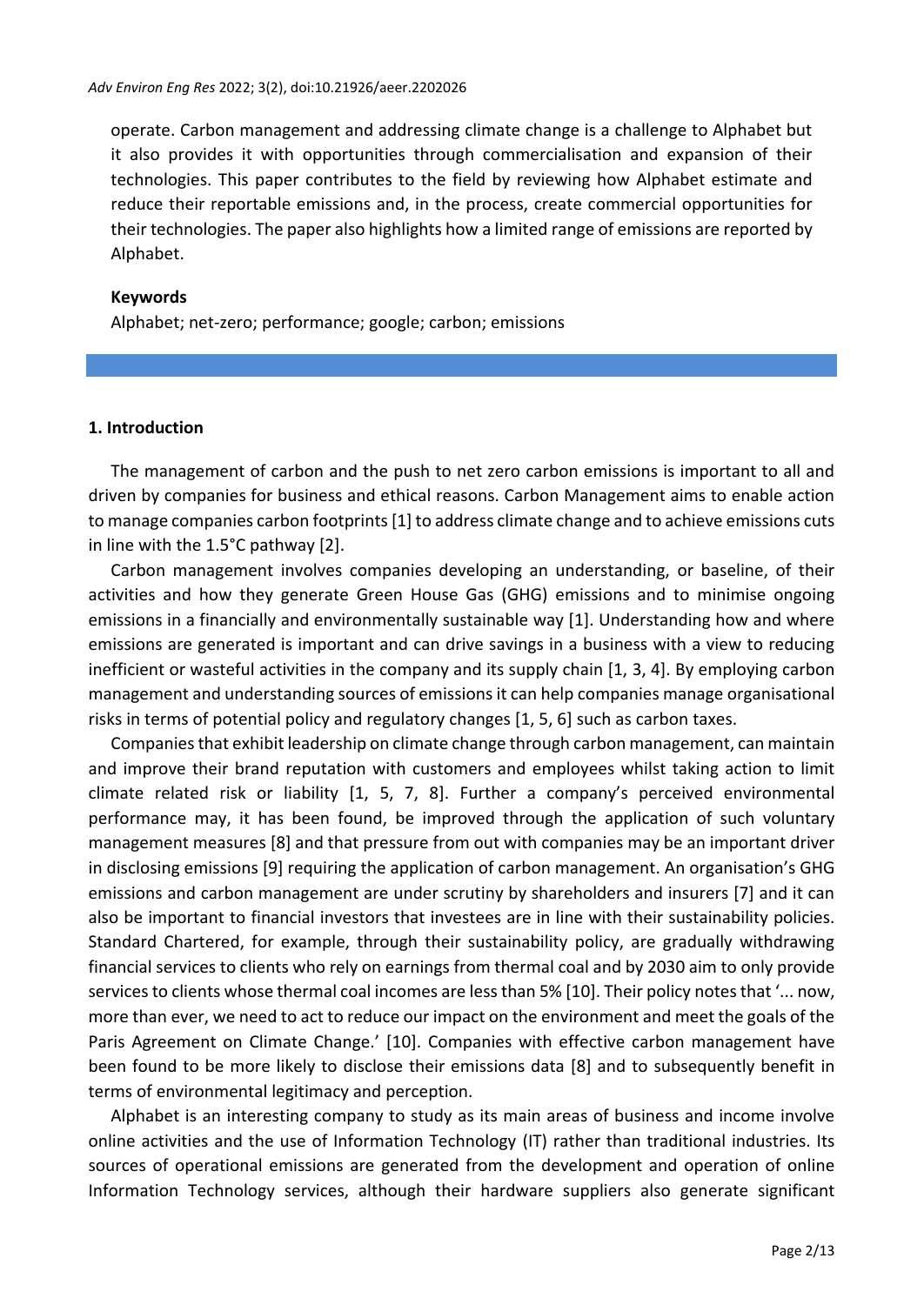emissions [11]. Being a company with a significant financial turnover and what appears to be strong support for sustainability, it appears to have a proactive approach to addressing its impacts. Interestingly, Alphabet is not only important in what it can do to reduce its own footprint through developing new technologies, but important in what it can develop to help other companies, individuals, and institutions to reduce their emissions whilst creating new commercial opportunities. A prime example is data centres, which have been developed to help consumers/clients reduce costs and emissions by storing data in highly efficient storage centres [11].

The environmental impact that use of the internet and data centre services have in terms of carbon emissions is noteworthy. As of 2018, data centres generated 0.3% of global carbon emissions [12], a figure likely to increase as data centre demand is predicted to significantly increase by 2030 [13] and which is complicated asincreased use of IT to date has been to shown to result in increased energy demand despite efficiency improvements [14].

This paper aims to contribute to the field by highlighting Alphabet's emission sources, how they are measured and how they are achieving net-zero emissions whilst comparing them to other companies in the information technology and online service provision sectors. The study highlights the contribution of information technology to carbon emissions, ways in which Alphabet work to reduce emission and how emissions reduction technology is used by Alphabet but also offers opportunities for them as a business, opportunities other companies could employ. It also contributes by highlighting that only a limited number of Green House Gas emissions are included within their calculations. This case study will focus on Alphabet's measures to drive efficiency and its data centres.

Publicly available information from Alphabet and the other companies discussed in this paper has been sourced from their web sites and CDP Climate Change Responses or questionnaires, where available. Background and supplementary information has been obtained through searches using Google, Google Scholar, ScienceDirect and Scopus using the terms 'Carbon Management', 'GHG emissions', 'Emissions', 'Environmental Report', 'Energy usage', 'CDP', 'net zero benefits' and related terms.

# **2. Overview of Alphabet**

Alphabet is the holding company for Google and several smaller businesses created in 2015 from Google Inc. [15] to improve its management [16]. A multi-national technology company, it provides internet services and technology to support a wide range of users as well as undertaking technological research [17]. At the end of 2019, Alphabet employed 118,899 employees and had a revenue of US \$161B [17] generating a US \$34B profit [18]. Some 99% of revenue came from Google activities including advertising, computer software such as Chrome and internet-based services such as Google Maps, Searches, YouTube, and Cloud data storage [11]. Alphabet has operations, research, and development sites across 170 cities and operates 21 data centres globally. It also manufactures, through its suppliers, a range of consumer devices and computer hardware [17].

Alphabet has assessed that failure to adequately address climate change risks and impacts may affect demand for their products because of a reduction in their reputation [17]. On a more practical level they have also identified the risk associated with increased energy demands, and hence costs, for their operations and data centres if global temperatures increase [17]. This would result in increased outside temperatures and greater need for cooling [17]. Additional regulation of GHG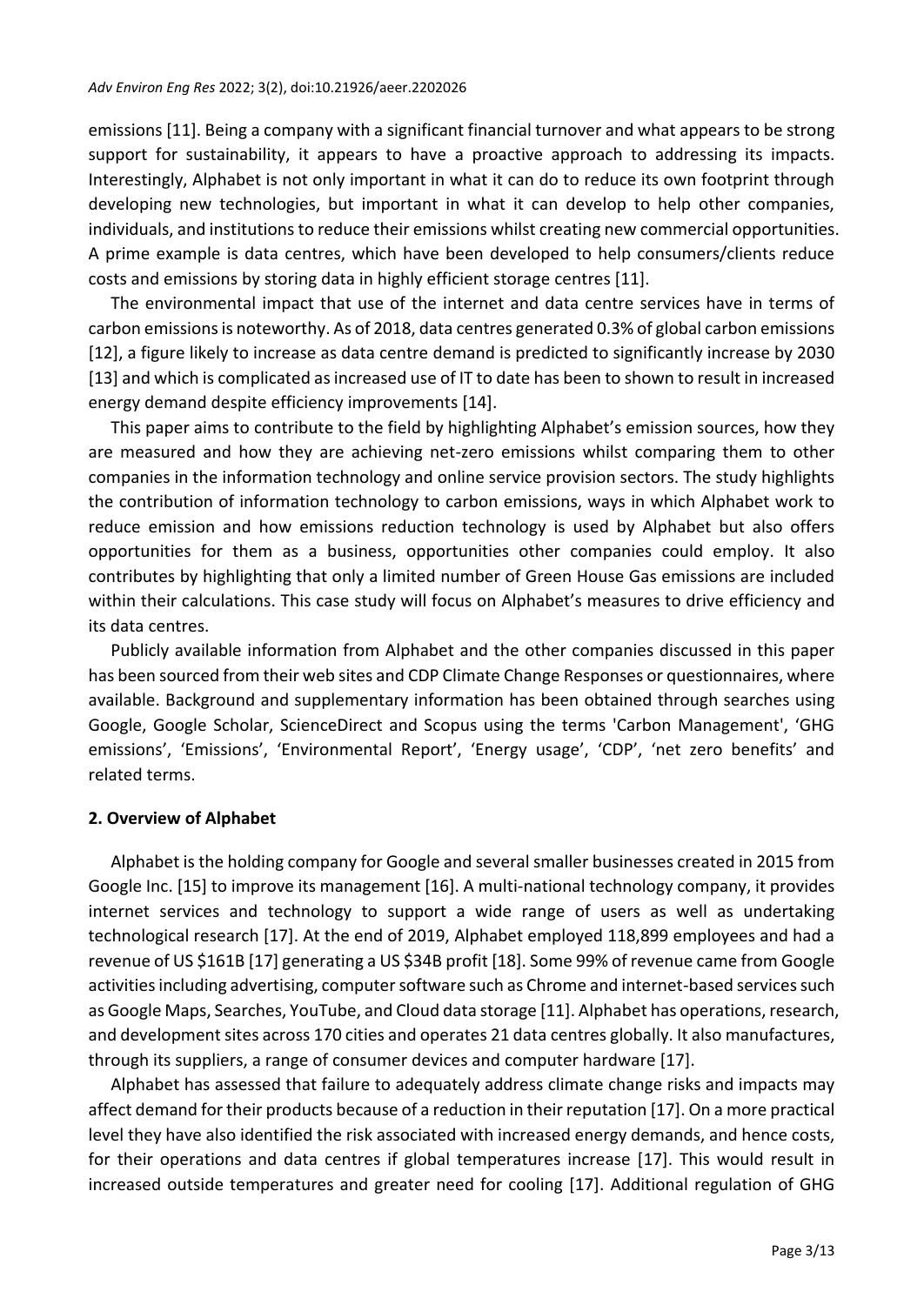emissions through Emission Trading Schemes has also been identified as a risk to their business due to increased costs, however they suggest this is mitigated as they currently voluntarily purchase carbon offsets [17].

Some documents referred to by Alphabet are produced by Google therefore for the purposes of this report the names are used interchangeably.

Publicly available information from Alphabet and the other companies discussed in this paper has been sourced from their web sites and CDP Climate Change Responses or questionnaires, where available. Background and supplementary information has been obtained through searches using Google, Google Scholar, ScienceDirect and Scopus using the terms 'Carbon Management', 'GHG emissions', 'Emissions', 'Environmental Report', 'Energy usage', 'CDP', 'net zero benefits' and related terms.

#### **3. Summary of Google's Aims and Claims**

Google, as the main company held by Alphabet, claims that sustainability has been one of their central values since the creation of the company in 1998 [19]. To live up to this claim they became carbon neutral in 2007 and continue to maintain this status [19].

Going forward they aim to be the first major company to decarbonise their operational footprint by operating their worldwide data centres and campuses with 100% carbon-free energy by 2030 [17, 19]. To do this they will switch from purchasing electricity from Renewable Energy (RE) that matches their yearly consumption, to sourcing carbon free energy in all regions in which they operate to power their operations [19]. Google continues to invest in RE projects across their operations and in the regions where their suppliers operate and since 2010 has committed to invest approximately US \$2.7B in RE projects [19].

Google has also committed to develop new tools and technology investments beyond their own operations to develop a carbon free future [19].

Google is also committed to eliminating all historic carbon emissions since the company's formation in 2007 [19] to be the first major company to claim it has been carbon neutral for its complete trading period [19].

The authors consider that Google's pledges are driven in part by the need for increased efficiency and to develop useful and marketable services whilst providing sustainable solutions to the world [19]. Through solving climate and efficiency challenges, it is considered that they see commercial opportunities to support sustainable growth through carbon-free activities and services. The development, promotion and use of its Cloud based technology is an example [19].

# **4. Emissions Estimates**

Alphabet's (Google's) Green House Gas emissions data is published in their annual environmental report and years 2015 to 2019 are shown in Figure 1 [11].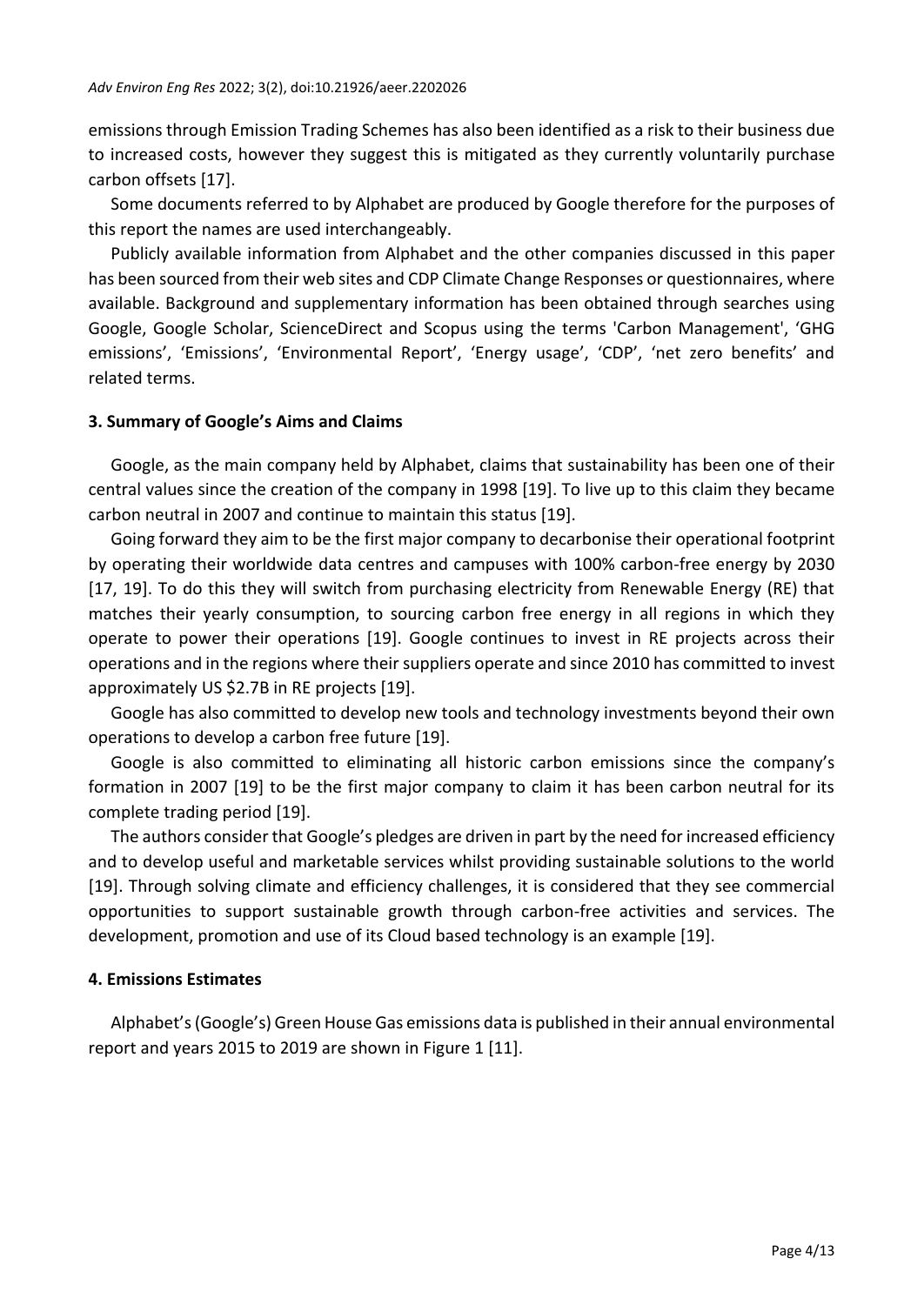| Google Green House Gas Emissions           | 2015 to 2019 inclusive |                                 |                          |                                          |                |  |
|--------------------------------------------|------------------------|---------------------------------|--------------------------|------------------------------------------|----------------|--|
|                                            | Fiscal year            |                                 |                          |                                          |                |  |
| Emissions Inventory (tCO <sub>2</sub> e)   | 2015                   | 2016                            | 2017                     | 2018                                     | 2019           |  |
| Scope 1                                    | 66,991                 | 66,218                          | 66,549                   | 63,521                                   | 66,686         |  |
| Scope 2 (market based)                     | 1,384,427              | 1,518,643                       | 509,334                  | 684,236                                  | 794,267        |  |
| Scope 2 (location based)                   | 2,450,438              | 2,902,554                       | 3,301,392                | 4,344,686                                | 5,116,949      |  |
| Scope 3 (total)                            | 1,234,683              | 1,292,268                       | 2,719,024                | 12,900,467                               | 11,669,000     |  |
| Scope 3 (business travel and               |                        |                                 |                          |                                          |                |  |
| commuting)                                 | 297,789                | 314,028                         | 356,060                  | 463,467                                  | 542,000        |  |
| Scope 3 (other)                            | 936,894                | 978,240                         | 2,362,964                | 12,437,000                               | 11,127,000     |  |
| Total (Scope 1,2 (market based) and 3      | 2,686,101              | 2,877,129                       | 3,294,907                | 13,648,224                               | 12,529,953     |  |
|                                            |                        |                                 |                          |                                          |                |  |
| Operational emissions (tCO <sub>2</sub> e) |                        |                                 |                          |                                          |                |  |
| Scope 1,2 (market based), and 3            |                        |                                 |                          |                                          |                |  |
| (business travel and communting only)      | 1,749,207              | 1,898,889                       | 931,943                  | 1,211,224                                | 1,402,953      |  |
| Scope 1,2 (location based), and 3          |                        |                                 |                          |                                          |                |  |
| (business travel and communting only)      | 2,815,218              | 3,282,800                       | 3,724,001                | 4,871,674                                | 5,725,635      |  |
|                                            |                        |                                 |                          |                                          |                |  |
| <b>Emissions reduced and neutralised</b>   |                        |                                 |                          |                                          |                |  |
| (tCO <sub>2</sub> e)                       |                        |                                 |                          |                                          |                |  |
| Emissions reduced by renewable             |                        |                                 |                          |                                          |                |  |
| energy PPAs                                | $-1,066,011.00$        | $-1,383,911.00$                 | $-2,792,058.00$          | $-3,660,450.00$                          | - 4,322,682.00 |  |
| Emissions neutralised by carbon offset     |                        |                                 |                          |                                          |                |  |
| projects                                   |                        | $-2,686,101.00$ $-1,898,889.00$ | $\overline{\phantom{a}}$ | 931,943.00 - 1,211,224.00 - 1,402,953.00 |                |  |
| <b>Total emissions reduced and</b>         |                        |                                 |                          |                                          |                |  |
| neutralised                                | 3,752,112.00           | -3,282,800.00                   | $-3,724,001.00$          | - 4,871,674.00                           | - 5,725,635.00 |  |
| Net operational carbon emissions           | 0                      | $\overline{0}$                  | $\mathbf 0$              | 0                                        | 0              |  |
|                                            |                        |                                 |                          |                                          |                |  |
| Carbon Intensity                           |                        |                                 |                          |                                          |                |  |
| Revenue US\$ M                             | 74,989.00              | 90,272.00                       | 110,855.00               | 136,819.00                               | 161,857.00     |  |
| Carbon Intensity per unit of revenue       |                        |                                 |                          |                                          |                |  |
| (tCO2e/US\$M)                              | 19.4                   | 17.6                            | 5.19                     | 5.47                                     | 5.32           |  |
|                                            |                        |                                 |                          |                                          |                |  |
| Energy Use (MWh)                           |                        |                                 |                          |                                          |                |  |
| <b>Energy Consumption</b>                  | 5,533,433              | 6,513,719                       | 8,029,409                | 10,572,485                               | 12,749,458     |  |
| Total electricity consumption (US)         | 3,779,280              | 4,522,314                       | 5,533,783                | 7,085,620                                | 8,489,242      |  |
| Total electricity consumption (rest of     |                        |                                 |                          |                                          |                |  |
| world)                                     | 1,442,196              | 1,686,877                       | 2,075,306                | 3,018,675                                | 3,747,956      |  |
| <b>Total electricity consumption</b>       | 5,221,476              | 6,209,191                       | 7,609,089                | 10,104,295                               | 12,237,198     |  |
|                                            |                        |                                 |                          |                                          |                |  |
| Energy Efficiency (PUE)                    |                        |                                 |                          |                                          |                |  |
| Average annual fleetwide power usage       |                        |                                 |                          |                                          |                |  |
| effectiveness (PUE) across Google data     |                        |                                 |                          |                                          |                |  |
| centres                                    | 1.12                   | 1.12                            | 1.11                     | 1.11                                     | 1.1            |  |

**Figure 1** Environmental data from 2020 Environmental report [11] and revenue [20].

Google base their emissions and reductions figures on the operational control approach [17] which comprise Scope 1 direct (sources controlled by Google i.e., company vehicles/generators), Scope 2 indirect (purchased electricity) and limited Scope 3 indirect emission sources [11]. Scope 3 emissions are limited to business travel and commuting [11]. Scope 3 emissions from hardware manufacturing and transportation of goods by third parties and product lifecycle emissions out with operational control are excluded, technically being out-with Google's direct management.

Google's operational emissions and energy consumption between 2015 and 2019 increased from 2.82M t CO<sub>2</sub>e to 5.73M t CO<sub>2</sub>e and 5,533,433 MWh to 12,749,458 MWh respectively [17]. Figure 2 shows the increase in operational emissions with a corresponding increase in revenue during the same period [20].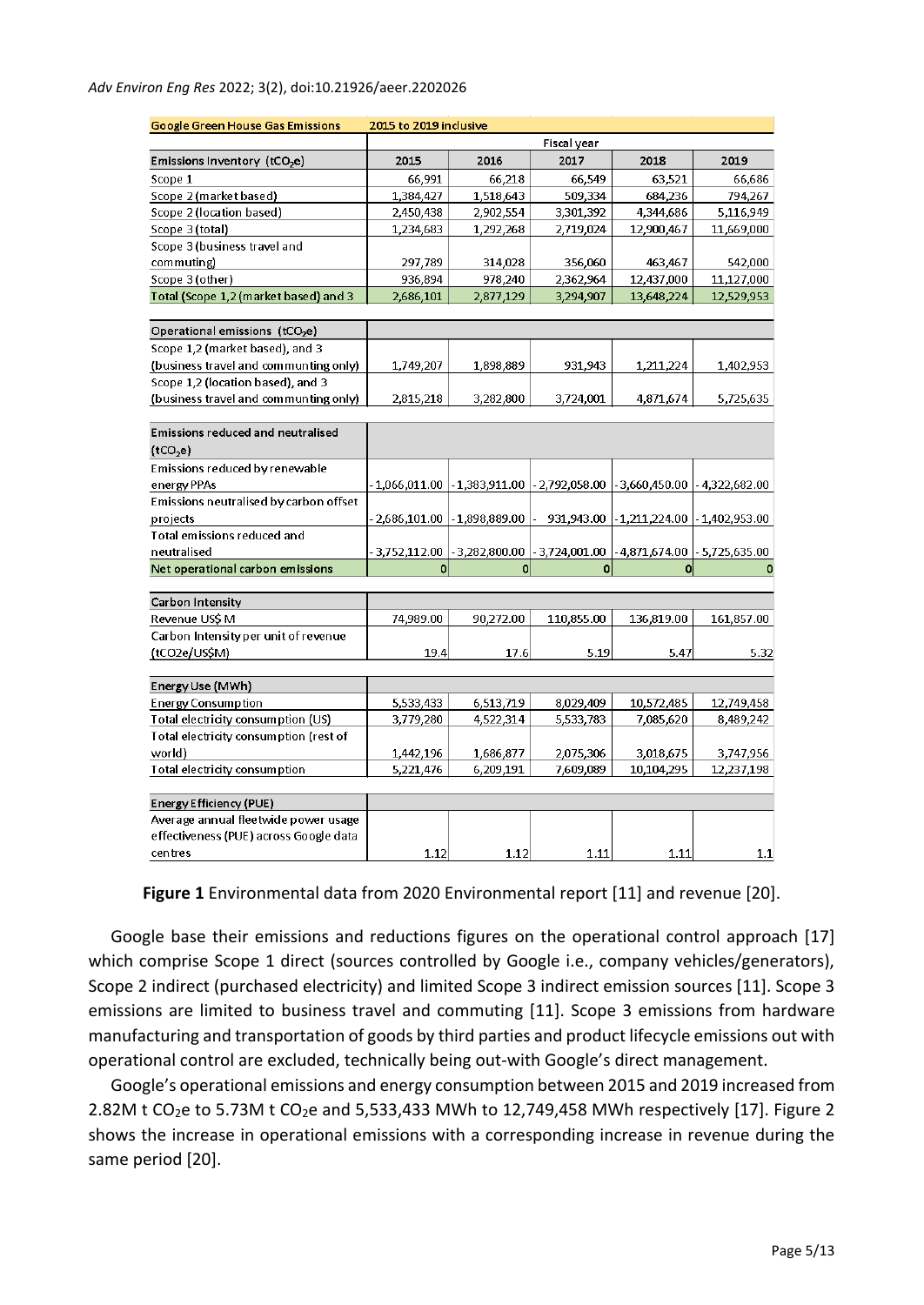

**Figure 2** Operational emissions and revenue by year [11, 20].

Google's Scope 1 emissions appear limited to  $CO<sub>2</sub>$ , CH<sub>4</sub>, and N<sub>2</sub>O emissions [17] and remained around  $66,000$  t CO<sub>2</sub>e between 2015 and 2019 [11]. Their Scope 2 market-based electricity generation emissions have reduced from 1.38M t CO<sub>2</sub>e to 0.79M t CO<sub>2</sub>e [11] whilst their Scope 2 location-based emissions increased from 2.45M t  $CO<sub>2</sub>e$  to 5.12M t  $CO<sub>2</sub>e$ . Carbon intensity decreased from 19.4 to 5.32 t CO<sub>2</sub>e/US \$M over the same period [11] despite increased electricity use.

Google's Scope 3 emissions increased between 2015 and 2019 from 1.23M t CO<sub>2</sub>e to 11,67M t  $CO<sub>2</sub>e$  in part due to changes in recording [11] but despite their increasing turnover, electricity use and emissions, they have maintained zero net operational emissions in the period [11]. In comparison to Google's net zero emissions, their competitors, Amazon [21], have only pledged to be Net Zero by 2040 and emitted 51.17M t CO<sub>2</sub>e in 2019 [22] whilst Facebook's [21] operational emissions were net zero through comparable processes in 2020 [23].

# **5. Emissions Reductions**

Google acknowledges that climate change means that they must transfer their energy supplies to carbon-free sources and are aiming for their operations to be carbon free by 2030 [11]. To do this they have employed several measures to reduce emissions through improved efficiency of their operations, developing new technology and systems, purchase of carbon free power from markets via power purchase agreements (PPAs), and where required the purchase of carbon offsets [11]. The notable strategies are discussed below.

A significant method that has allowed Google to claim it has reached net zero emissions is its purchase of renewable electricity (RE) through PPAs from the grids where they operate [11]. Although some of their operations use power from carbon emitting sources, they have purchased RE to cover all their data centre and office facilities' electricity use from 2017 [24] (Figure 3) [11]. In 2019 they purchased 12.2m MWh of electricity which reduced their operational emissions by 4.32M t CO<sub>2</sub>e to 1.40M t CO<sub>2</sub>e [11]. A reduction from 5.72m t CO<sub>2</sub>e (location-based) to 1.40M t CO<sub>2</sub>e (market-based) [11] which is a considerable drop and shows how through carbon management and the purchasing of RE, their carbon footprint was substantially reduced.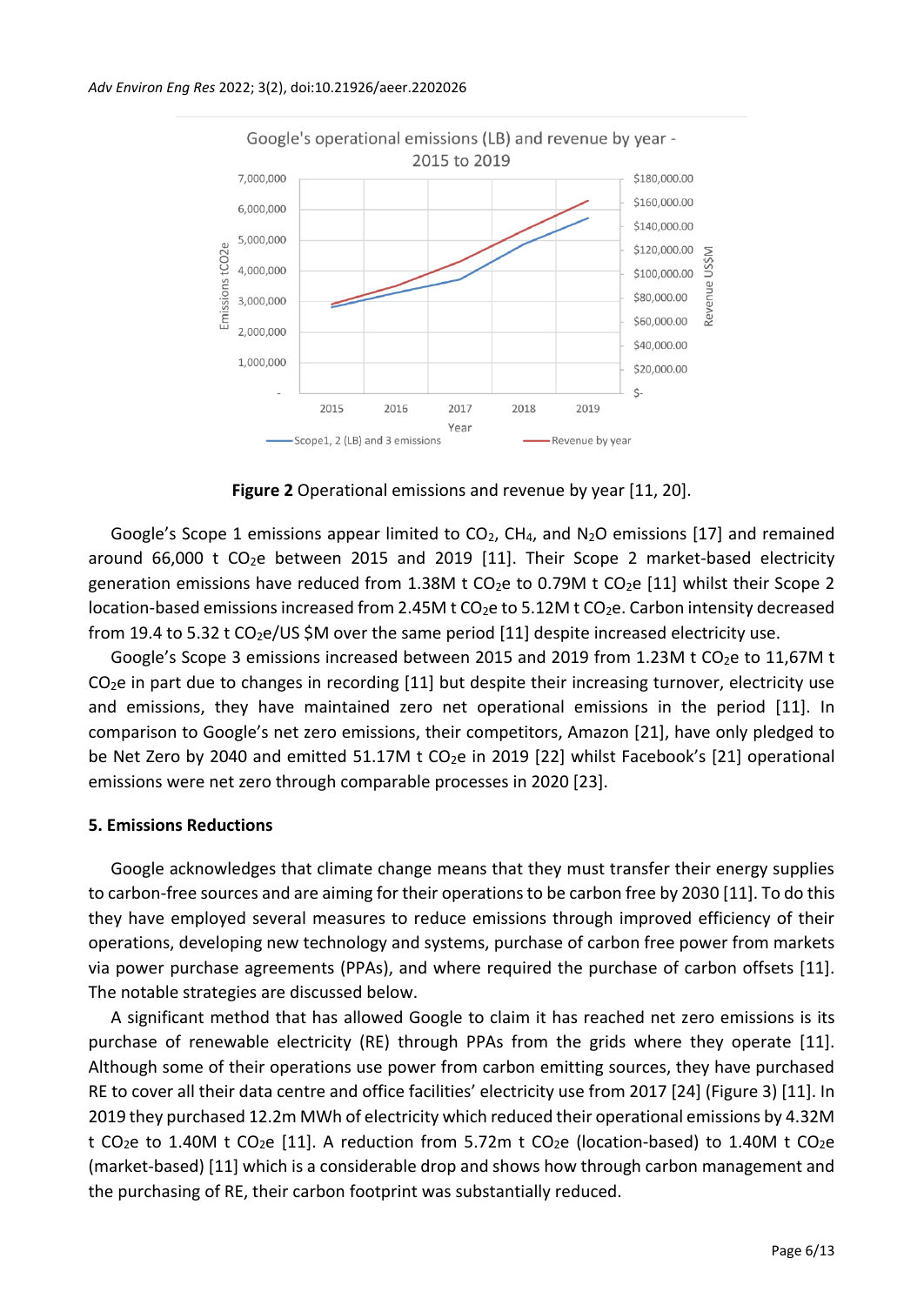

**Figure 3** Renewable Energy purchased compared with total electricity used [11].

The remainder of the emissions for 2019, like previous years, were reduced through the application of carbon offsets to negate emissions from non-renewable sources. As can be seen in Figure 1, emission offsets vary but approximately 1.40M t  $CO<sub>2</sub>e$  were offset in 2019 [11]. In the 13 years prior to 2020, Google has offset over 20M t CO<sub>2</sub>e emissions through 40 projects [11]. Google states they only offset emissions through projects assessed as having additionality and permanence, i.e., projects that involve permanently reducing emissions that wouldn't have occurred without their investment [25]. Their offset portfolio funds the investment in the capture and burning for energy or destruction of methane from landfill sites, capture of agricultural methane and the protection, enhancement or replanting of forests [25]. One example is the Oneida-Herkimer Regional Landfill in New York state. Google committed to purchasing the offsets generated by a plan to capture and destroy methane released by the site which gave the operator financial certainty to build and operate the system  $[26]$ . From inception to 2018, the project has eliminated 0.5M t CO<sub>2</sub>e and permitted further investment through the offset income to extend and convert the methane into electricity rather than burning it off [26]. No financial details are available.

Google has reduced emissions through improvements to the design and operation of their data centres which are considered the centre of Google's operations [11]. Globally, data centres accounted for 1% of electricity demand [27], a figure which hasn't changed in part due to increased efficiency of data centres [11] which is where Google has invested significant effort. As demand for computing and data centres has increased between 2010 and 2018 Google have increased their efficiency such that a 550% increase in computing demand only saw a 6% increase in energy consumption [11]. To increase efficiency Google looks at the lifecycle of their servers and design them to use as little energy as possible [11]. Cooling of their data centres is controlled through a programme they developed to allow machine learning to optimize temperatures by reviewing past weather records to adjust cooling in responses to weather changes [28]. A change in temperature will result in a change to the centre's heating or cooling and hence energy requirements. As a result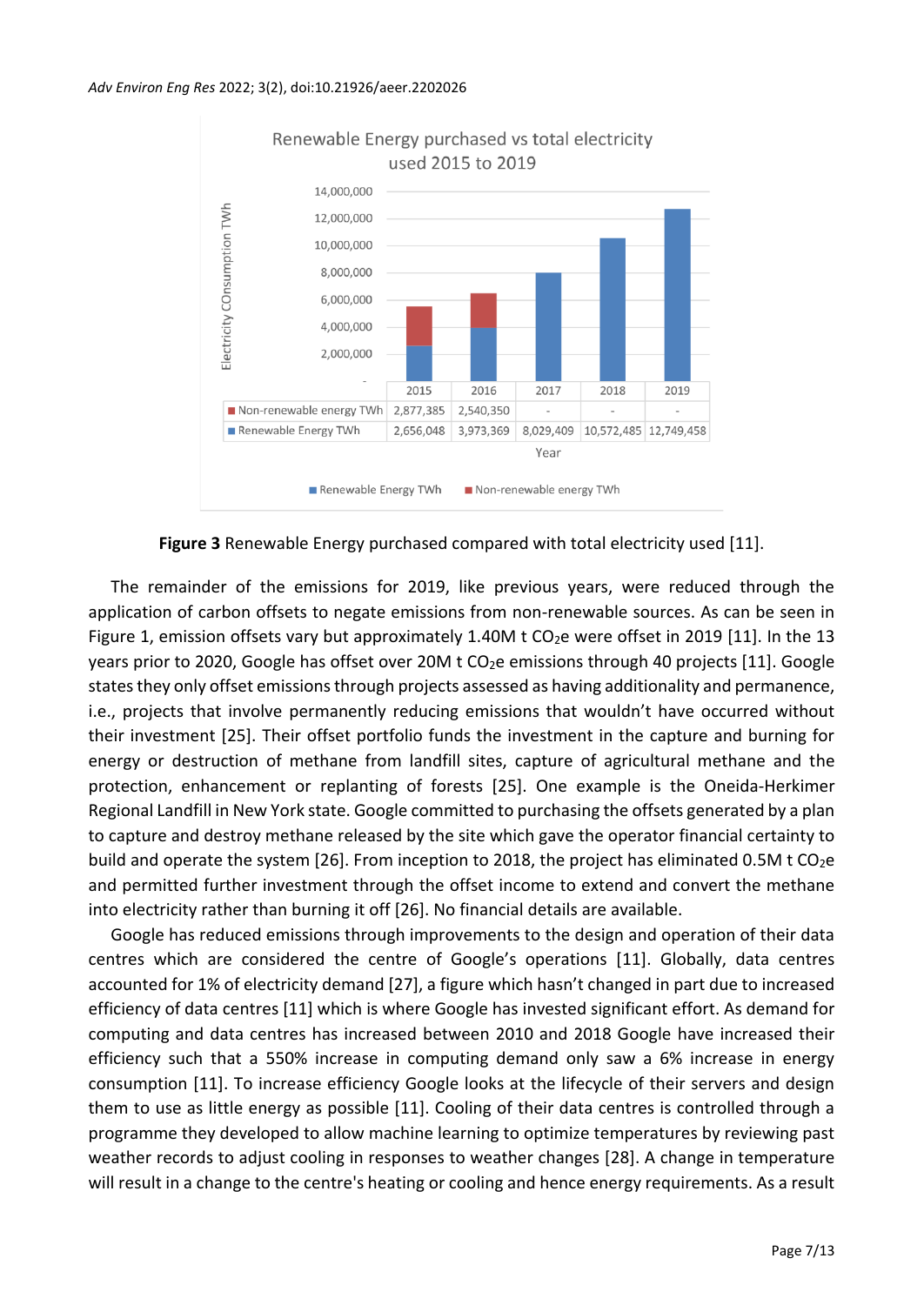of Google's efficiency measures their Power Usage Effectiveness (PUE), a measure of data centre efficiency, reached an annual average low of 1.1 compared to the industry average of 1.67 in 2019 [11, 29] and has helped save over US \$1B [11]. Using their experience, they plan to develop and commercialize software to match carbon free energy with energy demand in other industries [11], sharing knowledge whilst capitalising on the drive to net zero.

In 2020 Google neutralized their historic carbon footprint through offsets [11], however, limited information has been provided as to how this was achieved. Additional details or clarity may be useful for other organisations trying to achieve this goal.

To enhance their use of carbon free energy, Google has developed a 'carbon-intelligent computing platform' [11] (page 28) to adjust the timing of when less important tasks are undertaken. This allows them to undertake such tasks when carbon free energy is available, reducing their need to use carbon sourced energy. This is another example of their technology helping reduce carbon emissions that has commercial potential.

#### **6. Performance Appraisal**

Alphabet, as a commercial organisation with the ability to develop technology to aid efficiency, deals positively with their carbon management. They have been effective in terms of reaching net zero emissions since 2007 although this has relied on offsets, but these appear to be based on justifiable projects. They have driven a process of efficiency, applied RE PPAs, offsets and developed new technologies to help reduce their emissions whilst investing in RE projects across the world [11]. They have also pledged to switch to 100% carbon free power by 2030 to reduce Scope 2 emissions and to address obstacles that may prevent this in markets where RE supply is limited. This has led to investment in those regions which they propose to extend beyond their operational footprint to their suppliers [11], a positive action.

Alphabet has a comprehensive system for reporting their emissions and strategies for emissions reductions having started calculating their carbon footprint in 2006 [11]. They publish yearly Environmental Reports detailing emissions containing energy use and offset details, CDP Responses, policy statements, and additional information on their carbon offsets and performance on their website (https://sustainability.google/commitments/).

This way, Google has identified Scope 1, 2 and 3 sources of emissions in their operations and developed programs to reduce their carbon footprint and emissions. Where unable to reduce carbon-based energy sources, they have offset their emissions ensuring that the projects in which they invest are permanent and have additionality.

In terms of rigor and reliability, Alphabet disclose information to the non-profit charity CDP who report on companies' environmental performance and score them to measure progress on climate change action [30]. In 2020, Alphabet scored an 'A' related to climate change scoring [31] as did Microsoft however, Amazon failed to submit a response. Disclosure to such independent organisations is important as it allows Google to benchmark their progress for stakeholders, protect and improve their reputation, gain competitive advantage, manage regulatory change, highlight and address climate risks affecting their business and find new emission reduction and business opportunities [6]. It also shows their desire to be transparent. Having calculated their emissions and offsets data, Google employs a third-party auditor to provide assurance the data is correct [11], improving its credibility.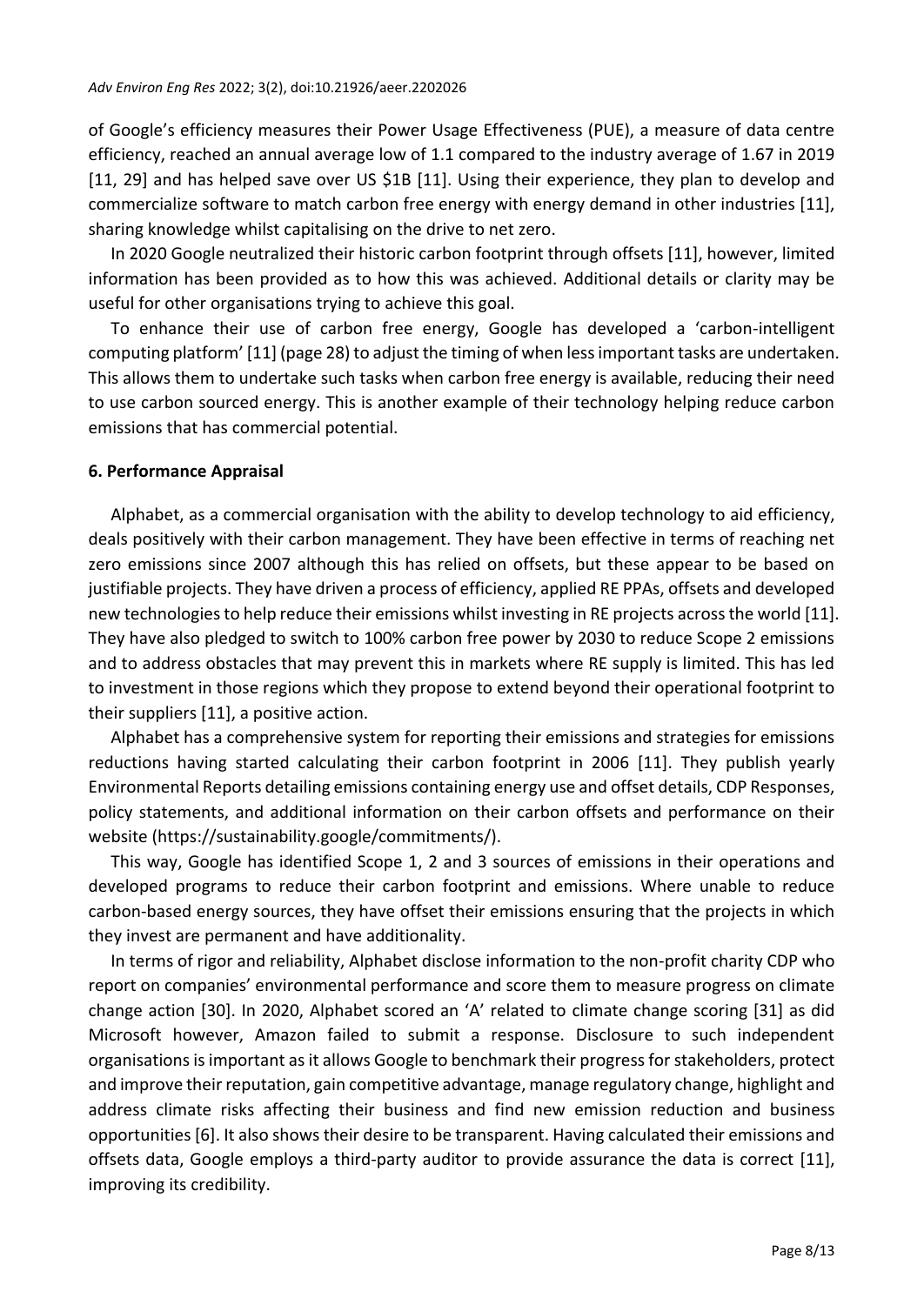In Google's 2020 Environmental report they set the aim of becoming carbon-free by 2030 and to supply energy for their operations via 100% carbon free sources across their worldwide operations [11]. They are taking steps to work toward that through a variety of measures and recognise a need to move away from offsets to drive investment in RE projects and have invested large sums to do so. From 2010 to 2019 they committed to investing US \$2.7B in RE projects with a capacity of c.4.6 GW and are investing in RE in their supplier's energy markets to develop 8.7 GW of new energy hoping to spur over US \$5B of investment [11]. The idea being for their suppliers to have access to RE [11] which may help reduce Scope 3 emissions.

Google claims to be the world's largest annual corporate purchaser of renewable energy between 2010 and 2019. Through 52 agreements, for a cost of approximately US \$4B they have obtained a supply of 5.5 GW of new to the grid renewable energy capacity across four continents on which they operate [11].

Google has decreased their carbon intensity from 19.4 to 5.32 t  $CO<sub>2</sub>e/US$ \$M between 2015 and 2019, achieved in part through the application of increasing RE PPAs [11]. Given Google have indicated that demand for further computing resources and data centres continues to increase [11], and global electricity demand by 2030 is forecast to be 3-13% compared to 1% in 2010 [13], it remains to be seen how Google will maintain net zero emissions particularly as they drive towards 100% carbon free energy. Maintaining carbon-free operations may constrain their data centre and online expansion and test Google's sustainability ethos. Furthermore, no targets appear to have been set to track their progress to 2030.

Due to the mix of Google's and technology-based business' activities there are no directly comparable competitors. However, it does compete in some sectors with Amazon and Microsoft for Cloud data services and Facebook for advertising [21]. In comparison to Google, Amazon has pledged to be Net Zero by 2040 [22] and as of 2019 had a carbon footprint of 51.17M t CO<sub>2</sub>e. In 2020 Facebook's operational emissions were net zero through processes comparable to Google [23]. Like Google, Microsoft has been carbon neutral since 2012 using offsets, has pledged to become carbon negative by 2030 and to remove all historical carbon emissions by 2050 [32]. Microsoft also want to power their operations from 100% RE rather than rely on offsets [32] but unlike Google they have yet to tackle their historic emissions.

Although it is difficult to directly compare without an in-depth study, it is evident that Google is generally comparable or ahead of their competitors in terms of having net-zero emissions and driving a change to carbon free energy through significant investment in RE. They are in a good position to make gains from RE and make the most of its availability given the new technologies they are employing and to commercialise the opportunities they create, a potential lesson for other companies. However, an in-depth study of the other companies' projects would be required to confirm this.

The business development and direction of Alphabet (Google) are clear signs of good carbon management based on the information available. Based on the information provided, CDP score and Alphabet's acknowledged openness it is considered that Alphabet's efforts in the technology sector are broadly accepted as positive. Through carbon management and calculating their footprint, they have determined what actions are required and developed new technology and tools as well as instituting investment in markets where they and their suppliers operate. Their drive to net zero emissions and onward to 100% carbon-free energy has and will continue to benefit their operation through reduced costs and development of new technologies with commercialisation potential.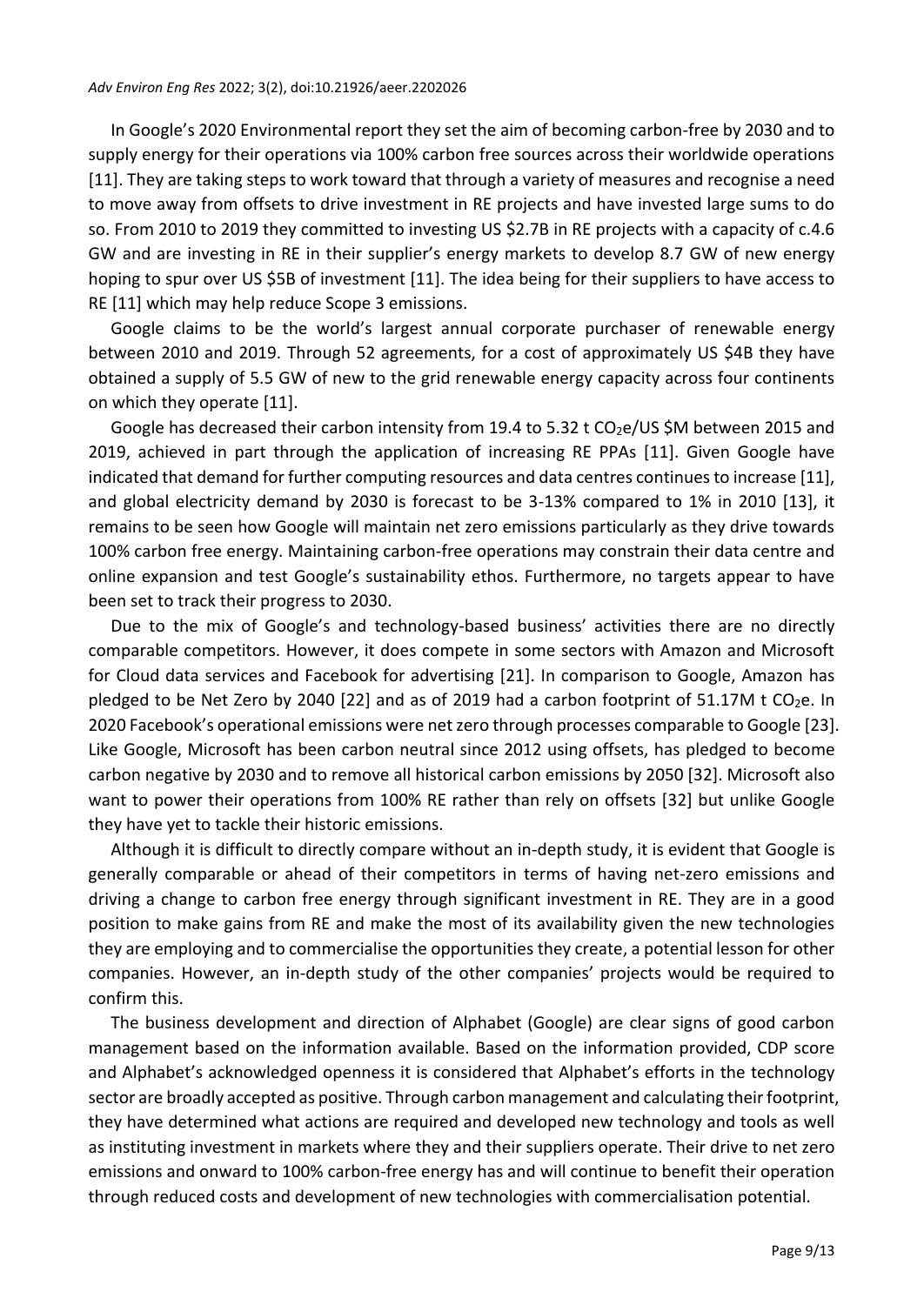In terms of improvements, further action, and its promotion, could be placed by Alphabet on the reduction of Scope 3 emissions within their supply chain beyond the use of re-cycled materials and investment in RE in their supplier's markets. Movement away from the use of offsets to achieve net zero emissions would be a great improvement and providing information on targets and progress to achieving this by 2030 would be transparent in line with their environmental performance disclosures to 3rd parties.

# **7. Conclusion**

In this analysis of Google's carbon management performance, their 2020 Environmental Report and CDP Submission and associated documents have been reviewed. Research has been limited to a high-level study of Google's emissions data and reduction activities between 2015 and 2019 as detailed in the aforementioned report.

Based on the above, it is considered that Google has an effective carbon management system in place. They have already achieved net zero carbon emissions through efficiency measures, purchase of RE through PPAs and offsets. Through improved design and the application of technology and machine learning Google have improved efficiency and reduced carbon emission. Although Google can market such technologies, it is a clear learning for other companies whereby they could develop improvements to emulate Google's success yet tailored to their situations. Beyond net zero emissions through offsets, they have pledged to use 100% carbon free power by 2030 and are investing in RE infrastructure energy agreements to achieve that. Although Alphabet has no directly comparable competitors, it shares several activities with a range of companies including Amazon, Microsoft and Facebook. In comparison, it is considered that Google are as advanced, if not more so, in their drive to net zero emissions and are further advanced in their drive to carbon free operations.

This research helps in future and with policy makers as it has found that despite Alphabet having a well developed carbon management system there are still areas that require further assessment and addressing to test their net zero claims, namely GHG emissions beyond the  $CO<sub>2</sub>$ , CH<sub>4</sub> and N<sub>2</sub>O GHG emissions. Further, and based on this analysis of their performance and pledge to use 100% carbon free electricity by 2030, Google and other companies should provide information on their projected power demands compared against their proposed power capacity to be transparent about progress to this target.

Given the high emissions from their manufacturing supply chain it is recommended that more action should be taken by Alphabet to drive down those emissions. Further, a study of Alphabet's GHG emissions beyond  $CO<sub>2</sub>$ , CH<sub>4</sub> and N<sub>2</sub>O should be undertaken to fully understand their impact and to test their net zero claim.

# **Author Contributions**

Chris Fraser: Writing (drafting), conceptualisation, analysis; Paul Dargusch: writing (editing), supervision; Genia Hill: writing (editing), administration.

# **Competing Interests**

The authors have declared that no competing interests exist.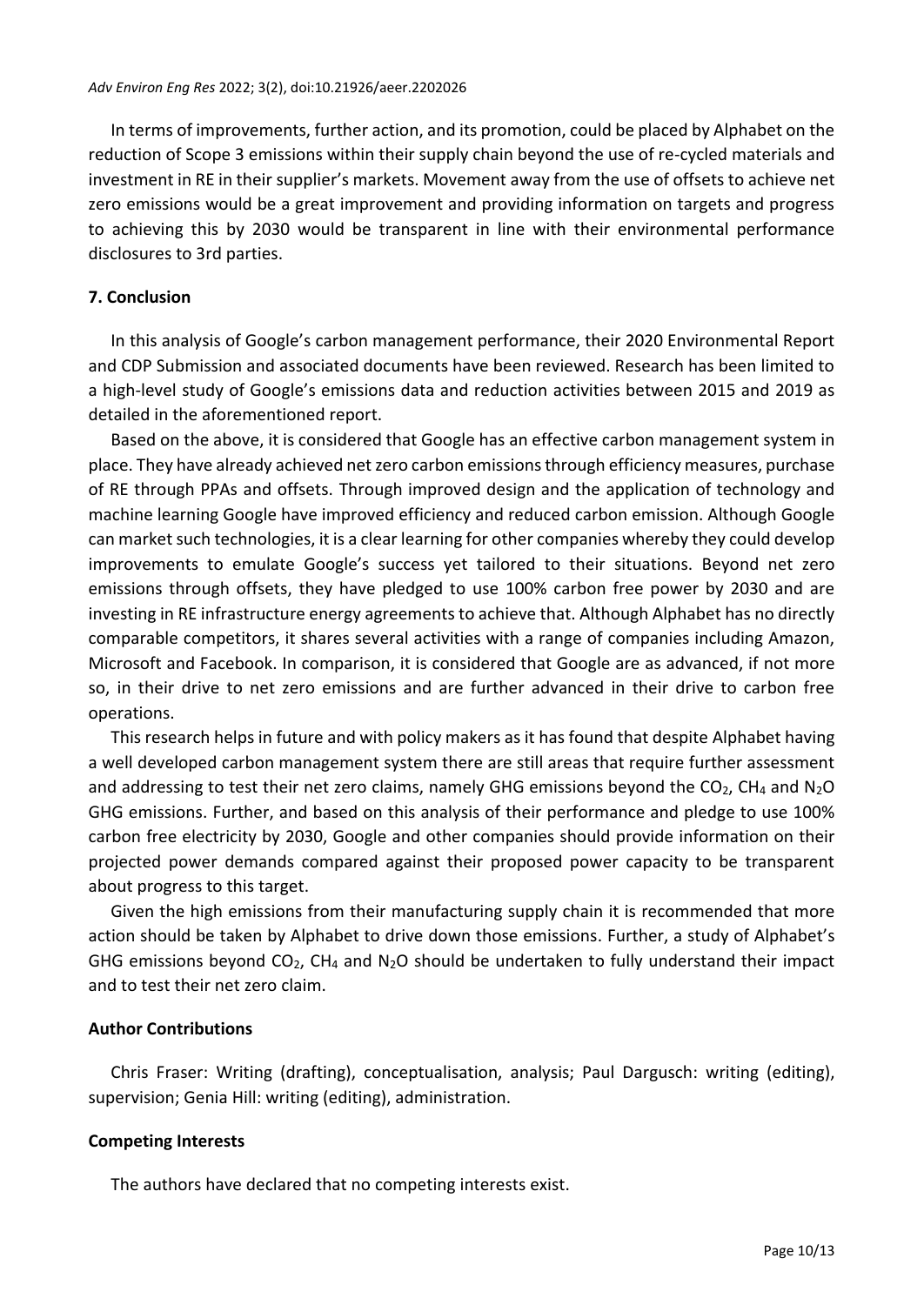# **References**

- 1. Zhou S. Chapter 4: Carbon management concepts. In: Carbon management for a sustainable environment. Cham: Springer; 2020.
- 2. Carbon Trust. What we do, net zero [Internet]. London: Carbon Trust; 2021 [cited date 2021 September 4]. Available from: [https://www.carbontrust.com/what-we-do/net-zero.](https://www.carbontrust.com/what-we-do/net-zero)
- 3. Carbon Trust. Briefing: What are Scope 3 emissions [Internet]? London: Carbon Trust; 2021 [cited date 2021 September 17]. Available from: [https://www.carbontrust.com/resources/briefing-what-are-scope-3-emissions.](https://www.carbontrust.com/resources/briefing-what-are-scope-3-emissions)
- 4. Greenhouse Gas Protocol. Corporate value chain (scope 3) accounting and reporting standard [Internet]. Washington: Greenhouse Gas Protocol; [cited date 2021 September 2]. Available from: [https://ghgprotocol.org/sites/default/files/standards/Corporate-Value-Chain-](https://ghgprotocol.org/sites/default/files/standards/Corporate-Value-Chain-Accounting-Reporing-Standard_041613_2.pdf)[Accounting-Reporing-Standard\\_041613\\_2.pdf.](https://ghgprotocol.org/sites/default/files/standards/Corporate-Value-Chain-Accounting-Reporing-Standard_041613_2.pdf)
- 5. WWF. Climate and business [Internet]. Gland: WWF; [cited date 2021 September 1]. Available from: [https://wwf.panda.org/discover/our\\_focus/climate\\_and\\_energy\\_practice/what\\_we\\_do/clima](https://wwf.panda.org/discover/our_focus/climate_and_energy_practice/what_we_do/climatebusiness/) [tebusiness/.](https://wwf.panda.org/discover/our_focus/climate_and_energy_practice/what_we_do/climatebusiness/)
- 6. CDP. Why disclose as a company [Internet]? Berlin: CDP; [cited date 2021 September 11]. Available from: [https://www.cdp.net/en/companies-discloser.](https://www.cdp.net/en/companies-discloser)
- 7. Greenhouse Gas Protocol. Corporate standard a corporate accounting and reporting standard [Internet]. Washington: Greenhouse Gas Protocol; [cited date 2021 September 15]. Available from: [https://ghgprotocol.org/sites/default/files/standards/ghg-protocol-revised.pdf.](https://ghgprotocol.org/sites/default/files/standards/ghg-protocol-revised.pdf)
- 8. Dhanda KK, Malik M. Carbon management strategy and carbon disclosures: An exploratory study. Bus Soc Rev. 2020; 125: 225-239.
- 9. Liesen A, Hoepner AG, Patten DM, Figge F. Does stakeholder pressure influence corporate GHG emissions reporting? Empirical evidence from Europe. Account Audit Account J. 2015; 28: 1047- 1074.
- 10. Standard Chartered. Sustainability summary 2020 [Internet]. London: Standard Chartered; 2020 [cited date 2021 September 11]. Available from: [https://av.sc.com/corp](https://av.sc.com/corp-en/content/docs/2020-sustainability-summary.pdf)[en/content/docs/2020-sustainability-summary.pdf.](https://av.sc.com/corp-en/content/docs/2020-sustainability-summary.pdf)
- 11. Google. Google environmental report 2020 [Internet]. Mountain View: Alphabet; 2020. Available from: [https://sustainability.google/reports/.](https://sustainability.google/reports/)
- 12. Jones N. How to stop data centres from gobbling up the world's electricity. Nature. 2018; 561: 163-167.
- 13. Andrae AS, Edler T. On global electricity usage of communication technology: Trends to 2030. Challenges. 2015; 6: 117-157.
- 14. Lange S, Pohl J, Santarius T. Digitalization and energy consumption. Does ICT reduce energy demand? Ecol Econ. 2020; 176: 106760.
- 15. Alphabet. Alphabet merger report of organizational actions affecting basis of securities [Internet]. Mountain View: Alphabet; 2011 [cited date 2021 September 1]. Available from: [https://abc.xyz/investor/static/pdf/form\\_8937.pdf?cache=924dec9.](https://abc.xyz/investor/static/pdf/form_8937.pdf?cache=924dec9)
- 16. Alphabet. Alphabet main page [Internet]. Mountain View: Alphabet; [cited date 2021 August 25]. Available from: [https://abc.xyz/.](https://abc.xyz/)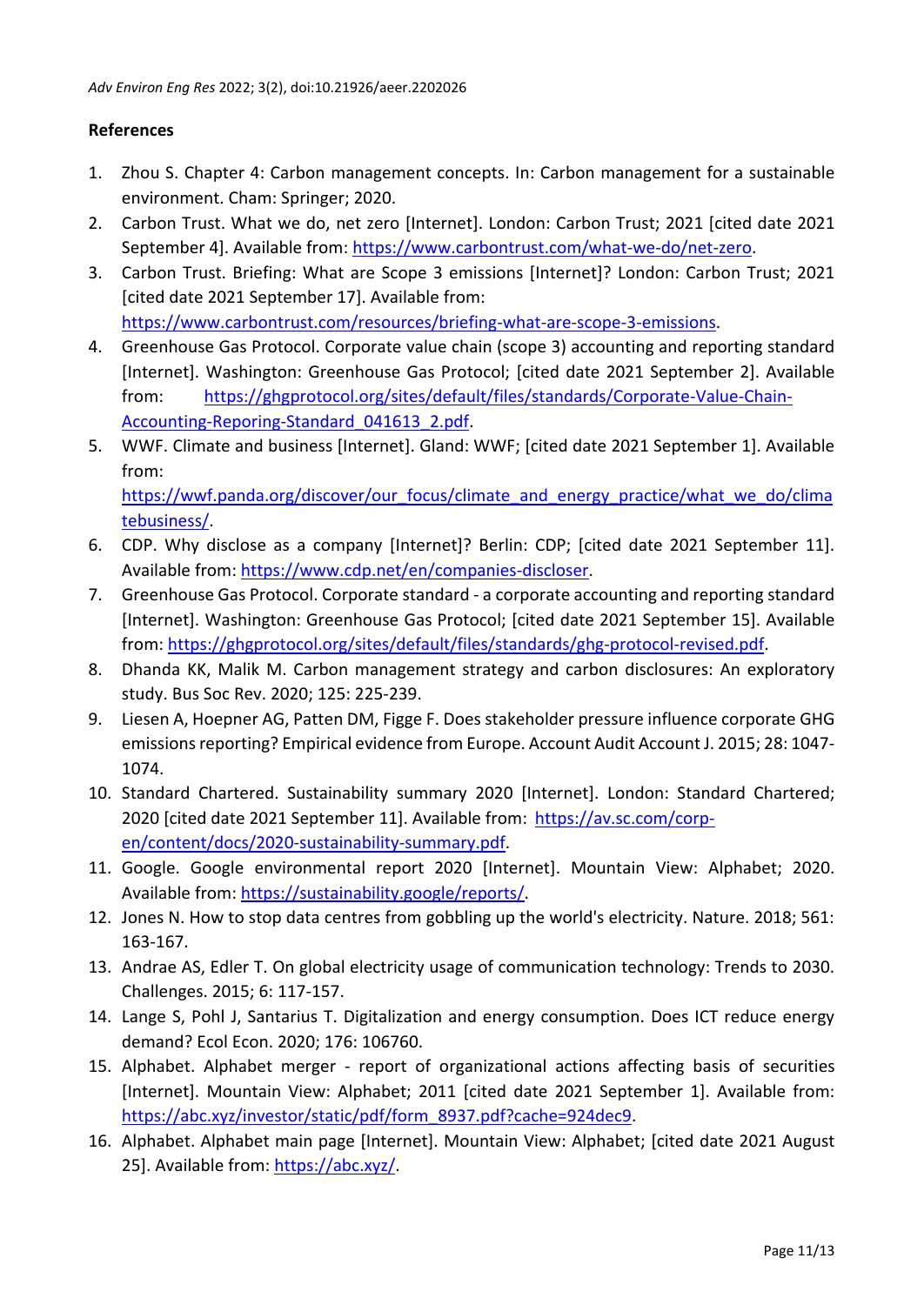- 17. Alphabet. CDP climate change response 2020 [Internet]. Mountain View: Alphabet; 2020. Available from: [https://www.gstatic.com/gumdrop/sustainability/alphabet-2020-cdp-climate](https://www.gstatic.com/gumdrop/sustainability/alphabet-2020-cdp-climate-change-response.pdf)[change-response.pdf.](https://www.gstatic.com/gumdrop/sustainability/alphabet-2020-cdp-climate-change-response.pdf)
- 18. Fortune Media IP Ltd. Global 500 Alphabet company profile [Internet]. New York: Fortune Media IP Ltd; 2022 [cited date 2021 September 12]. Available from: [https://fortune.com/company/alphabet/global500/.](https://fortune.com/company/alphabet/global500/)
- 19. Google. Realizing a carbon-free future: Google's third decade of climate action [Internet]. Mountain View: Google; [cited date 2021 September 1]. Available from: [https://clim8.com/wp](https://clim8.com/wp-content/uploads/2020/11/carbon-free-by-203012.pdf)[content/uploads/2020/11/carbon-free-by-203012.pdf.](https://clim8.com/wp-content/uploads/2020/11/carbon-free-by-203012.pdf)
- 20. Macrotrends. Alphabet revenue 2006-2021 [Internet]. Washington: Macrotrends; [cited date 2021 September 3]. Available from: [https://www.macrotrends.net/stocks/charts/GOOG/alphabet/revenue.](https://www.macrotrends.net/stocks/charts/GOOG/alphabet/revenue)
- 21. Business Partner Magazine. Who are Google's competitors [Internet]? Watford: Business Partner Magazine; 2019 [cited date 2021 September 8]. Available from: [https://businesspartnermagazine.com/who-are-googles-competitors/.](https://businesspartnermagazine.com/who-are-googles-competitors/)
- 22. Amazon. Carbon footprint [Internet]. Seattle: Amazon; 2021 [cited date 2021 September 8]. Available from: [https://sustainability.aboutamazon.com/environment/sustainable](https://sustainability.aboutamazon.com/environment/sustainable-operations/carbon-footprint)[operations/carbon-footprint.](https://sustainability.aboutamazon.com/environment/sustainable-operations/carbon-footprint)
- 23. Facebook. Sustainability report climate [Internet]. Cambridge: Facebook; 2021 [cited date 2021 September 8]. Available from: [https://sustainability.fb.com/report-page/climate/.](https://sustainability.fb.com/report-page/climate/)
- 24. Sharma D, Rao S. Scheduling computing loads for improved utilization of solar energy. Sustain Comput Infor. 2021; 32: 100592.
- 25. Google. White Paper Google's carbon offsets: Collaboration and due diligence [Internet]. Mountain View: Google; 2011 [cited date 2021 September 1]. Available from: [https://static.googleusercontent.com/media/www.google.com/en//green/pdfs/google](https://static.googleusercontent.com/media/www.google.com/en/green/pdfs/google-carbon-offsets.pdf)[carbon-offsets.pdf.](https://static.googleusercontent.com/media/www.google.com/en/green/pdfs/google-carbon-offsets.pdf)
- 26. Google. Capturing value from waste in upstate New York [Internet]. Mountain View: Google; 2018 [cited date 2021 September 10]. Available from: [https://sustainability.google/progress/projects/landfill-NewYork/.](https://sustainability.google/progress/projects/landfill-NewYork/)
- 27. International Energy Agency. Data centres and data transmission networks [Internet]. Paris: International Energy Agency; [cited date 2021 September 8]. Available from: [https://www.iea.org/reports/data-centres-and-data-transmission-networks.](https://www.iea.org/reports/data-centres-and-data-transmission-networks)
- 28. Oberhaus D. Amazon, Google, Microsoft: Here's who has the greenest cloud. [Internet]. Boone: Wired; 2019 [cited date 2021 September 10]*.* Available from: [https://www.wired.com/story/amazon-google-microsoft-green-clouds-and-hyperscale-data](https://www.wired.com/story/amazon-google-microsoft-green-clouds-and-hyperscale-data-centers/)[centers/.](https://www.wired.com/story/amazon-google-microsoft-green-clouds-and-hyperscale-data-centers/)
- 29. Uptime Institute. Is PUE actually going UP? [Internet]. New York: Uptime Institute; 2019 [cited date 2021 September 17]. Available from: [https://journal.uptimeinstitute.com/is-pue-actually](https://journal.uptimeinstitute.com/is-pue-actually-going-up/)[going-up/.](https://journal.uptimeinstitute.com/is-pue-actually-going-up/)
- 30. CDP. What we do [Internet]. Berlin: CDP; [cited date 2021 September 11]. Available from: [https://www.cdp.net/en/info/about-us/what-we-do.](https://www.cdp.net/en/info/about-us/what-we-do)
- 31. CDP. Companies scores The A list 2020 [Internet]. Berlin: CDP; 2020 [cited date 2021 September 11]. Available from: [https://www.cdp.net/en/companies/companies-scores.](https://www.cdp.net/en/companies/companies-scores)